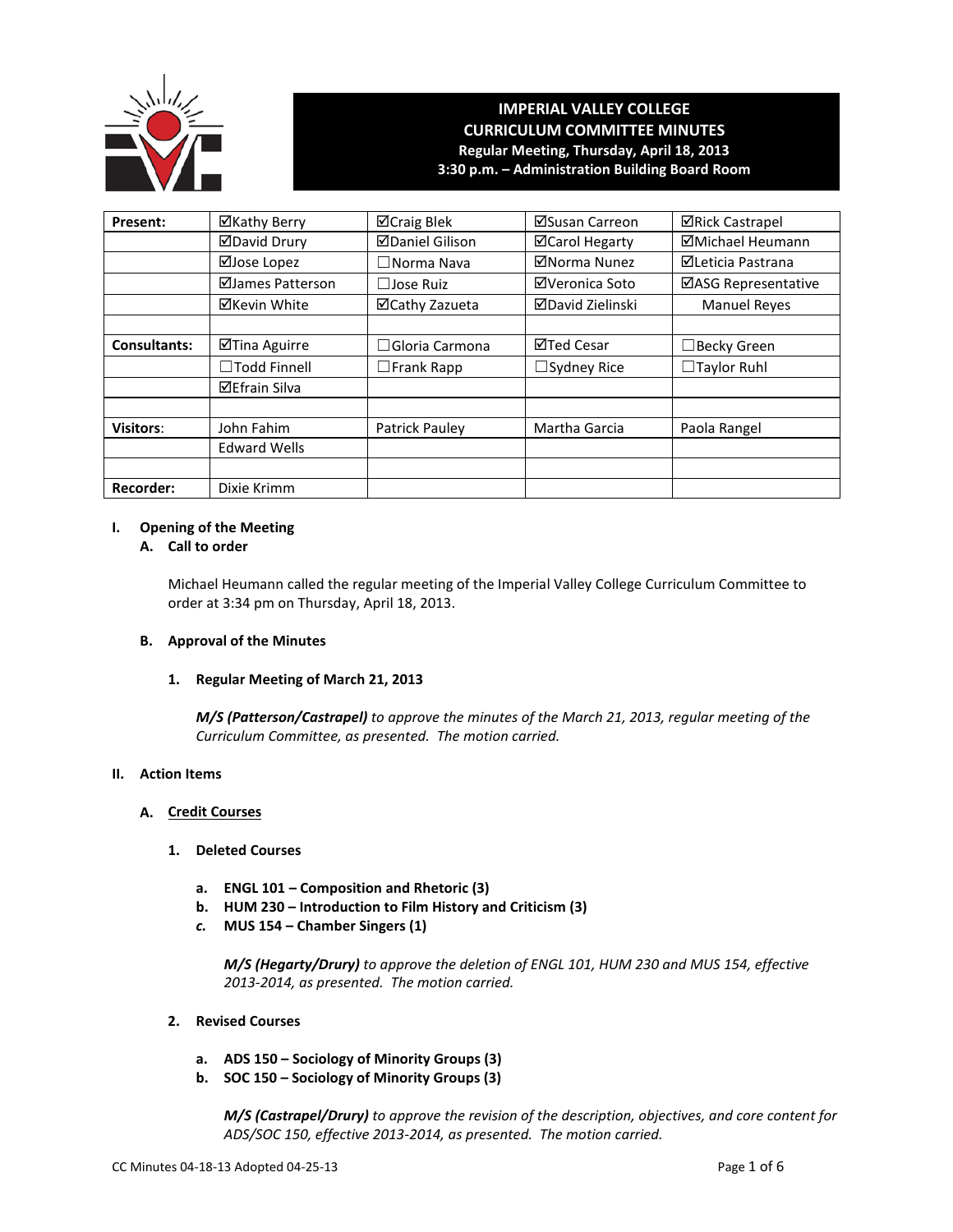**c. ART 262 – Gallery Display I (3)**

*M/S (Patterson/Hegarty) to approve the removal of repeatability, addition of level number, and increase of cap from 18 to 24, for ART 262, effective 2013-2014, as presented. The motion carried.*

- **d. ART 280 – Career Preparation in the Visual Arts (3)**
- **e. ESL 010 – ESL Language Laboratory (1)**
- **f. MATH 060 – Math Lab (1)**
- **g. MUS 171 – Chamber Orchestra (1)**
- **h. MUS 172 – College-Community Band (1)**
- **i. MUS 177 – Stage Band (1)**
- **j. MUS 178 – Symphony Orchestra (1)**
- **k. NURS 089 – Individual Studies: Nursing AS (1)**
- **l. VN 089 – Individual Studies: Vocational Nursing (1)**

*M/S (Hegarty/Gilison) to approve the removal of repeatability, for items d. through l., effective 2013-2014, as presented. The motion carried.*

#### **m. BUS 063 – Essential in Workplace Communication (3)**

*M/S (Blek/Patterson) to approve the renumbering of BUS 063 (was BUS 060), effective 2013- 2014, as presented. The motion carried.*

**n. BUS 260 – Business Communications (3)**

*M/S (Blek/Drury) to approve the addition of the prerequisite (ENGL 009) for BUS 260, effective 2013-2014, as presented. The motion carried.*

#### **o. MUS 102 – Introduction to Music Literature & Listening (3)**

*M/S (Hegarty/Drury) to approve the cap increase (from 25 to 30) for MUS 102, effective 2013- 2014, as presented. The motion carried.*

#### **p. MUS 156 – Beginning College Chorus (1)**

*M/S (Hegarty/Drury) to approve the removal of repeatability and title revision for MUS 156, effective 2013-2014, as presented. The motion carried.*

#### **q. MUS 163 – Applied Music I (1)**

*M/S (Hegarty/Drury) to approve the removal of repeatability and course renumbering for MUS 156 (was MUS 179), effective 2013-2014, as presented. The motion carried.*

#### **r. MUS 175 – Instrumental Ensemble I (1)**

*M/S (Hegarty/Drury) to approve the removal of repeatability, revision to title, description, SLOs, and core content for MUS 175, effective 2013-2014, as presented. The motion carried.*

#### **s. RNEW 118 – Alternative Energies (4)**

*M/S (Castrapel/Drury) to approve the revision of course rubric and number (was EWIR160), revision to lecture and lab hours, update to description, recommended prep, objectives, core content, and textbooks, for RNEW 118, effective 2013-2014, as presented. The motion carried.*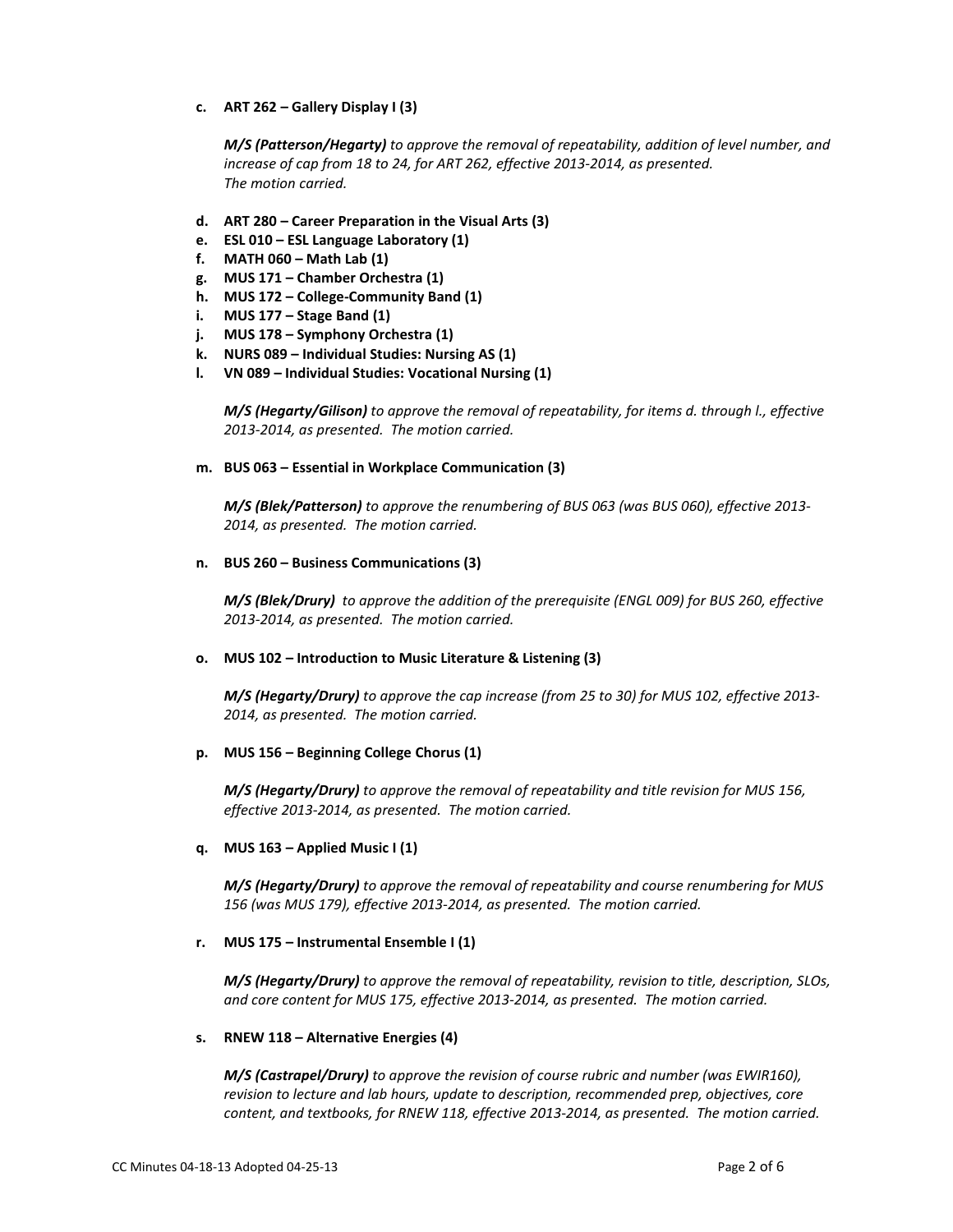# **t. RNEW 150 – Solar Energy Systems PV1 (3)**

*M/S (Castrapel/Blek) to approve the revision of course rubric and number (was EWIR150), update to title, description, recommended prep, SLOs, objectives, core content, and textbooks, for RNEW 150, effective 2013-2014, as presented. The motion carried.*

# **u. SOC 102 – Contemporary Social Problems (3)**

# **v. SOC 110 – Marriage and the Family (3)**

*M/S (Patterson/Blek) to approve the update to description, SLOs, and textbooks, for SOC 102 and SOC 110, effective 2013-2014, as presented. The motion carried.*

#### **w. SPAN 110 – Elementary Spanish II (5)**

*M/S (Castrapel/Drury) to approve the revision to the description for SPAN 110, effective 2013- 2014, as presented. The motion carried.*

- This revision addresses complaints received regarding native speakers enrolling in elementary classes
- It can be a problem with transferring for students with native speaking abilities

# **x. WT 105 – Computational Procedures Operator I (3)**

*M/S (Blek/Nunez) to approve the revision of course number (was WT 120), effective 2013-2014, as presented. The motion carried.*

- **y. WT 110 – Water Treatment Plant Operator I (4)**
- **z. WT 130 – Wastewater Treatment Operator I (4)**
- **aa. WT 140 – Water Distribution Systems (4)**
- **bb. WT 150 – Wastewater Collection Systems (4)**

*M/S (Blek/Castrapel) to approve the addition of WT 105 as the prerequisite for WT 110, 130, 140, and 150, effective 2013-2014, as presented. The motion carried.*

#### **cc. WT 205 – Computational Procedures Operator II (3)**

*M/S (Blek/Castrapel) to approve the revision of course number (was WT 220), effective 2013- 2014, as presented. The motion carried.*

#### **dd. WT 210 – Water Treatment Plant Operator II (4)**

*M/S (Patterson/Blek) to approve the addition of WT 205 as the prerequisite for WT 210, effective 2013-2014, as presented. The motion carried.*

#### **3. New Courses**

- **a. ADS 240 – Ethics and Legal Standards in Addiction Counseling (3)**
- **b. AG 142 – Introduction to Biofuel Input and Production (3)**
- **c. ART 263 – Gallery Display II (3)**
- **d. ART 264 – Gallery Display III (3)**
- **e. MUS 157 – Intermediate College Chorus (1)**
- **f. MUS 164 – Applied Music II (1)**
- **g. MUS 176 – Instrumental Ensemble II (1)**
- **h. RNEW 151 – Solar Electrical Systems PV2 (3)**
- **i. RNEW 152 – Solar Heating (SH) (3)**
- **j. RNEW 165 – NABCEP Entry Level Exam Preparation (1)**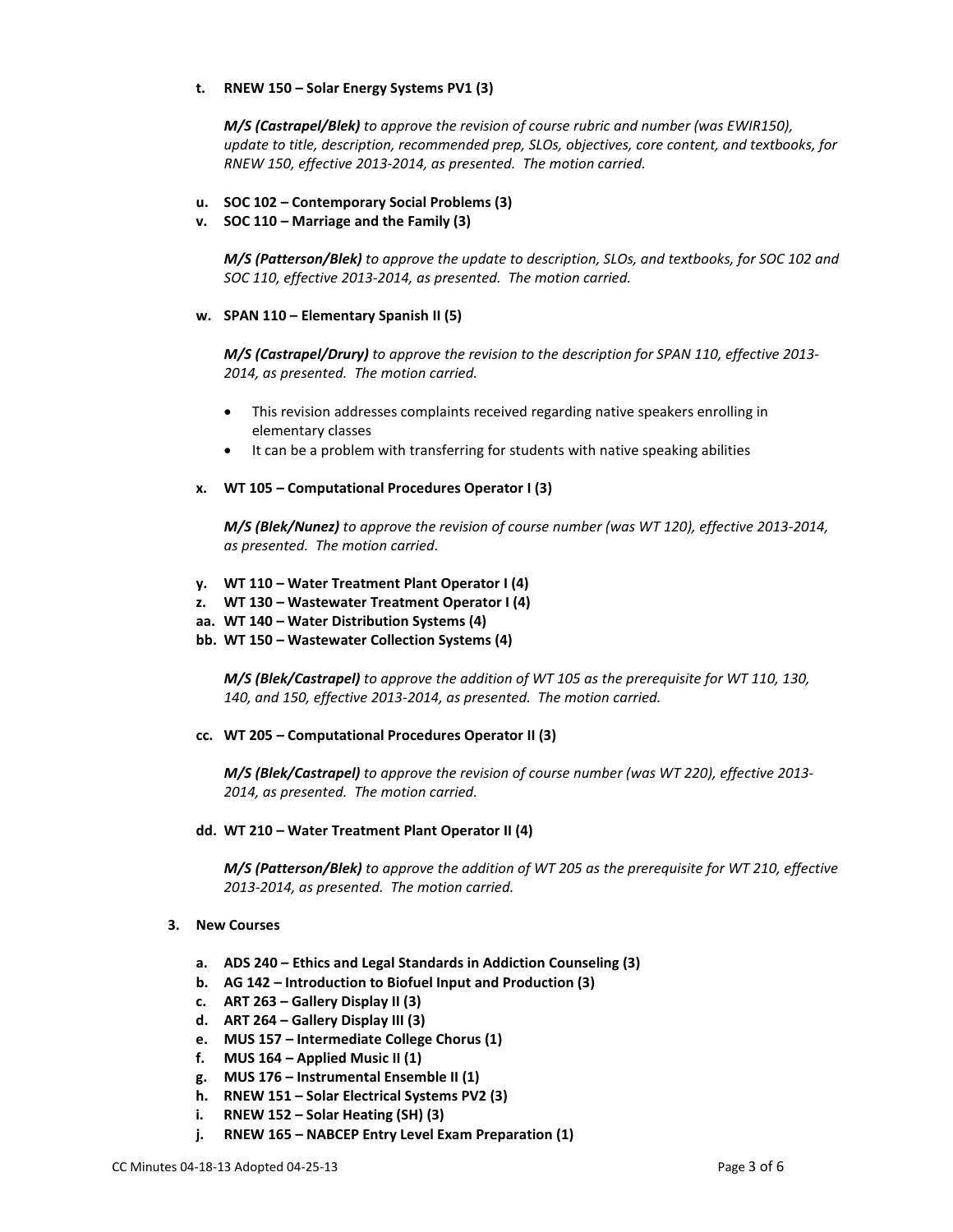*M/S (Hegarty/Drury) to approve the addition of ADS 240, AG 142, ART 263, ART 264, MUS 157, MUS 164, MUS 176, RNEW 151, RNEW 152, and RNEW 165, to the credit curriculum, effective 2013-2014, as presented. The motion carried.*

# **B. Degrees and Certificates**

#### **1. Revised Degree**

# **a. Agricultural Science**

*M/S (Gilison/Patterson) to approve the addition of AG 142 to the acceptable courses for the Agricultural Science Degree, effective 2013-2014, as presented. The motion carried.*

# **C. General Catalog (Textual, Degree and Certificate Items)**

# **1. Courses of Instruction (2012-2013 General Catalog, p. 226)**

*M/S (Blek/Drury) to approve the addition of the textual statement regarding online homework for face-to-face classes, effective 2013-3014, as presented. The motion carried.*

# **III. Discussion Items**

# **1. Faculty prioritization – Instructional Council and Student Services Reports**

- Kathy talked to Victor Jaime; went over board approved policy, if a faculty member retires the chair, Academic Senate president, and CIO recommend replacement.
- Instructional Council recommendation chart (attached), positions in green have full-time temps, are budgeted for and therefore should not be prioritized, and they went out internally. The middle section (orange) are authorized but not funded, replacement positions that have been in a state of suspension due to budget crisis; blue column are new positions, Instructional Council decided not to mix the blue and orange.
- Ted Cesar prioritized new positions only, not replacements; #1 FT Mental Health Counselor will be fully categorical funded, therefore will not be added to the list, #2 – PT Transfer Center Counselor will not be added to the list since it is part time. No other recommendation was made for Student Services at this time.
- The prioritization list needs to be approved by this committee so that the staffing committee can finish their resource plan; EMPC needs the information as soon as possible.

*M/S (Gilison/ Castrapel)* to suspend Roberts rules in order to provide the approval of the prioritization list as an action item. The motion carried. 1 – No (James Patterson), 1 – Abstained (Norma Nunez)

*M/S (Blek/White)* to approve the Instructional Council and Student Services prioritization recommendation to move forward to the Staffing Committee. The motion carried.

#### **IV. Information Items**

# **1. CIO Conference Update – Kathy Berry**

- The Chancellor's Office has a real problem with repeatability. There are issues with music, dance, art, and exercise science regarding leveling.
- We were cautioned about leveling, the Chancellor's Office inventory has grown significantly and they do not have personnel to police. Auditors may disallow these types of courses and it will affect apportionment.
- Warned colleges that if we do not take care of it ourselves, the State will.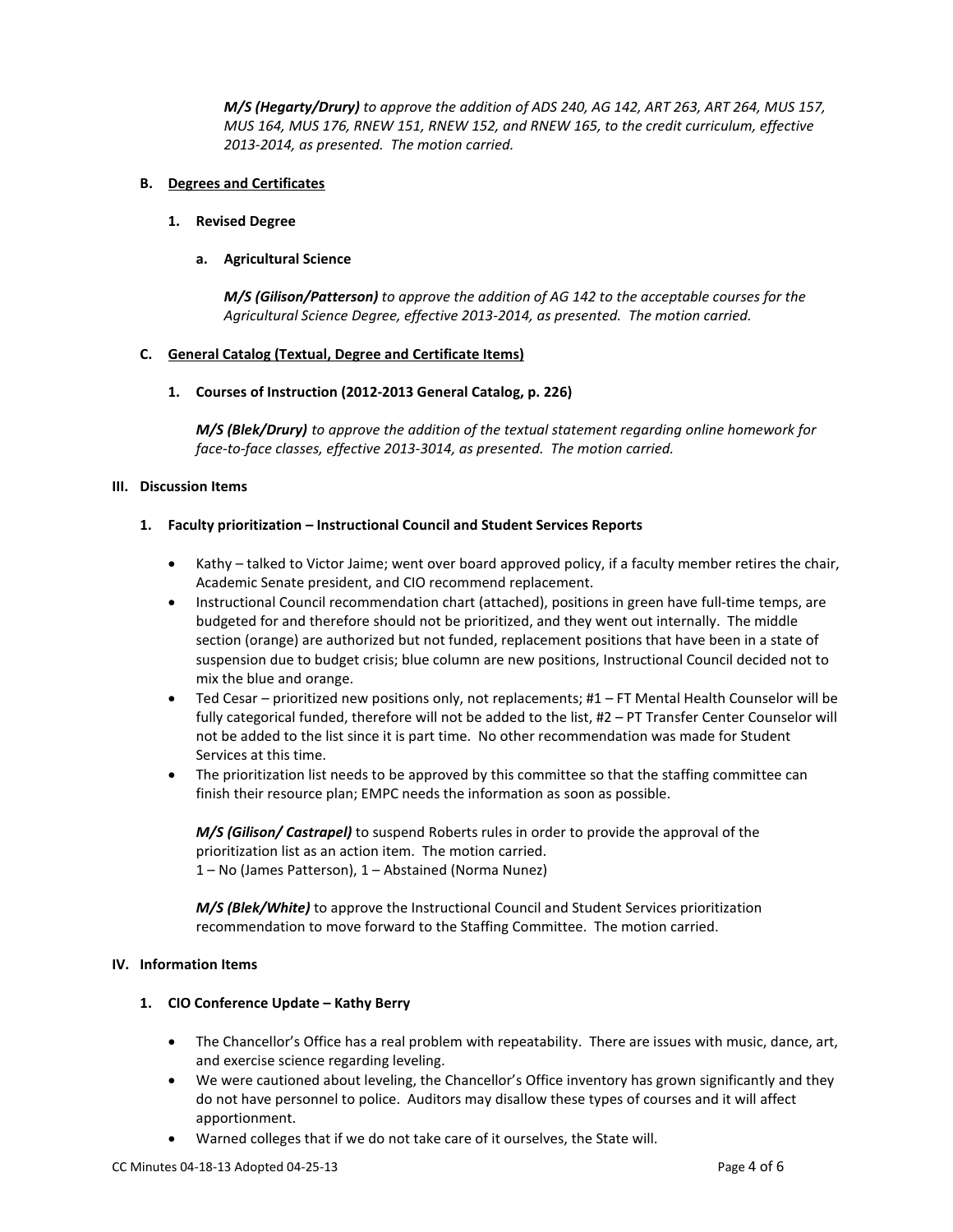- There is concern about showing the difference between the courses. Each COR must be independent; there will be legislation if we are not careful.
- Curriculum Institute coming up; Michael, Kathy and Dixie will be attending; contact Dixie if you would like information.

# **V. Other Items**

- AP 4025 revision needed. Would like to remove the long list of degrees and courses and refer to the updated catalog.
- This document will be revised by Michael, Veronica, and Dixie, and be brought back to the committee for vote at the May  $2^{nd}$  meeting.
- Also at the next meeting we will be talking about the calendar. Most colleges catalog cutoff is end the of the Fall semester. We will be making our catalog cutoff much sooner for next year.
- Kathy cautioned on new programs; they will take a while to get through the system, there is language on the approval letters sent from the Chancellor's Office that you must first get ACCJC approval before offering the program. We also cannot create new programs if we do not have full accreditation.

# **VI. Next Regular Meeting: MAY 2, 2013, 3:05pm in the Board Room.**

**VII. The meeting adjourned at 4:24 p.m.**